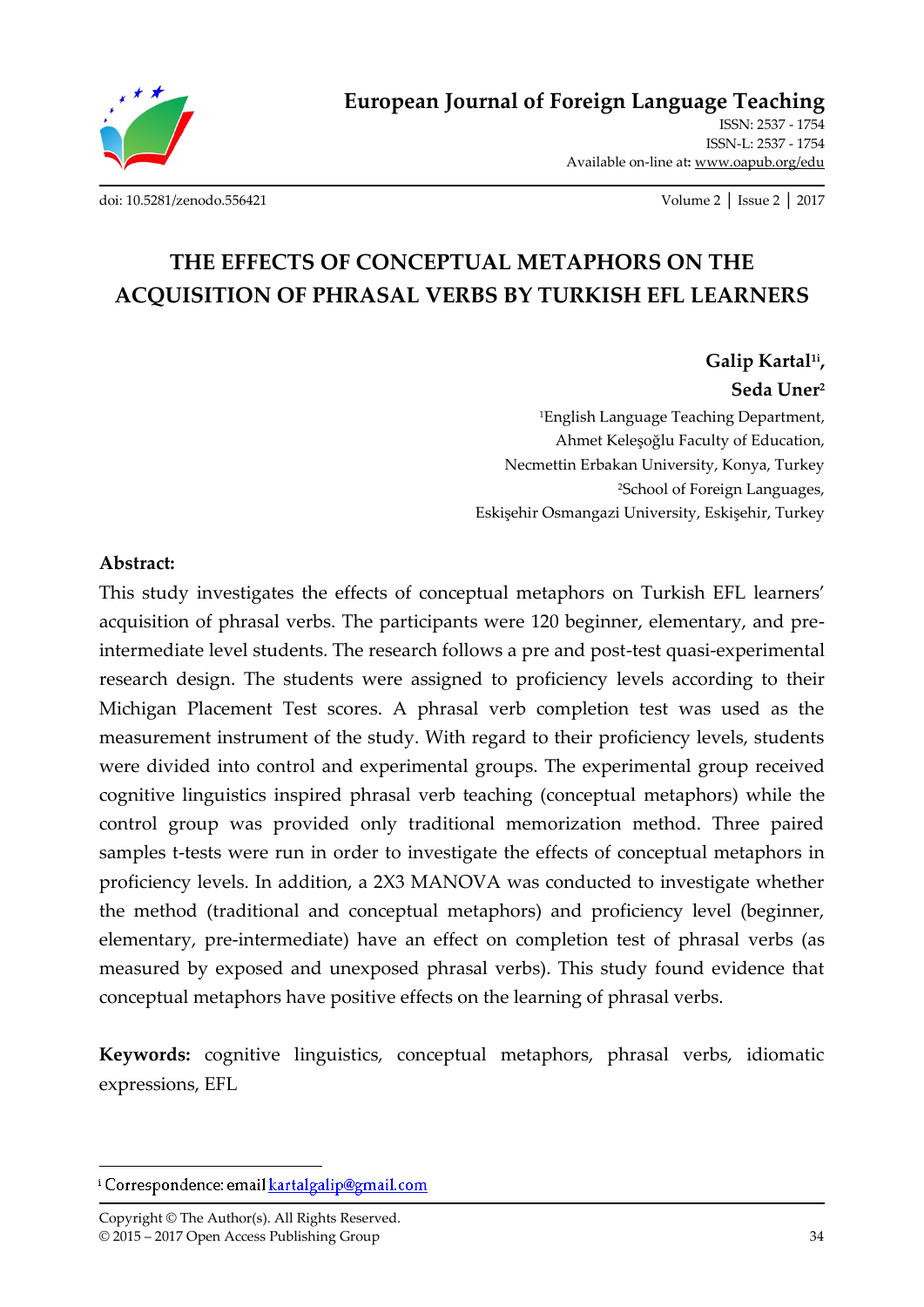### **1. Introduction**

Some aspects of a target language can be more problematic to foreign language learners than others. For instance, one aspect causing difficulty is the discrepancy in typology between the native and target languages. As English is a satellite-framed language, language learners with verb-framed first languages have more difficulties in learning multi-word constructions. Multi-word units, frequently used by native English speakers have been under focus for their importance for native-like proficiency and for the problems they cause to second and foreign language students (Schmitt, 2004).

Phrasal verbs are one of the, possibly the most problematic, multi-word constructions. Although there are numerous phrasal verbs that are frequently used by the native speakers of English, their usage of frequency among non-native speakers of English is extremely rare as they prefer one-word equivalents of phrasal verbs (e.g. go on= continue). Some reasons of this avoidance may be listed as the idiomaticity of phrasal verbs; absence of phrasal verbs in some languages, polysemous nature of phrasal verbs, and so on. However, even the students, with a native language of the same language family with English and include phrasal verbs as well, have problems with English phrasal verbs (Hulstijn & Marchena, 1989). One conclusion that may be drawn from the above discussion is that, due to several reasons, it is quite common to observe problems with phrasal verbs in foreign language environments. Recently, researchers have investigated the solutions to these problems via cognitive linguistics based language instruction.

The application of cognitive linguistics to second language teaching and learning gained a remarkable momentum. Within this area, Littlemore (2009) discussed phonological features as radial categories, encyclopedic knowledge and frame semantics, conceptual and linguistic metonymy, embodied cognition and gesture, and conceptual metaphor theory. A conceptual metaphor is '*seen as pervasive in terms of how humans understand the world and how all aspects of language are structured*' (Tyler, 2008, p.460).

In recent years cognitive linguistics inspired learning and teaching studies on idiomatic expressions (Kövecses & Szabo, 1996; Lee, 2012; Yasuda, 2010) have shown that conceptual metaphors have positive effects on learning of phrasal verbs by nonnative learners of English. Cognitive linguistics view of phrasal verbs puts forth that schematic representations are essential. According to Kövecses (2006, p. 225), there is an '*interface between the body and the world*' owing to the image-schemas we have. This conceptual knowledge plays a vital role in guessing the meaning of new idioms and phrasal verbs the foreign language learners face. In addition, Stefanowitch and Gries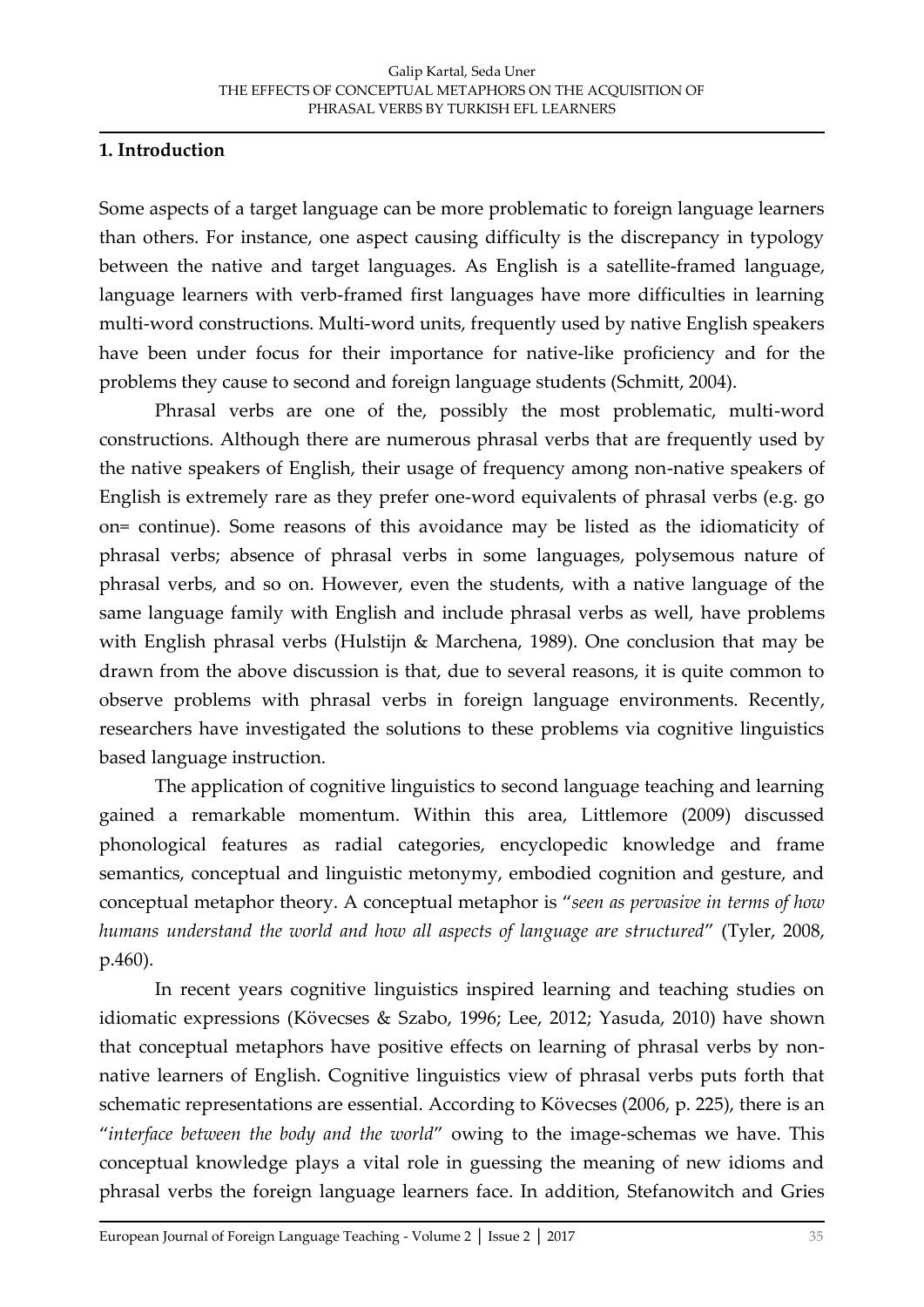(2005) discuss the critical role of conceptual metaphors, embedded in the particles of the phrasal verbs, for guessing the meanings of newly encountered phrasal verbs.

This study aims to investigate the effects of conceptual metaphors on learning of phrasal verbs by English as foreign language learners. Lantolf and Johnson (2007) believe that conceptual knowledge assists interpreting and creating personal meanings. As learning the meanings of all phrasal verbs in English is almost impossible due to their enormous number, interpreting and guessing meanings of unfamiliar phrasal verbs by taking advantage of prior knowledge might aid the learners of English as a foreign language.

# **2. Review of the Literature**

# **2.1. Defining Phrasal Verbs**

Almost all studies dealing with phrasal verbs attempt to define them. It can easily be observed that the definitions of these multi-word units show notable differences. There is no focus on the literal or figurative meanings of phrasal verbs in the definition made for example by Gardner and Davies (2007) who do not see any points in focusing on the semantic differences of phrasal verbs for foreign language learners. They believe that every two-word item which includes a lexical verb and an adverbial particle can be considered as a phrasal verb. Given the changes in the definitions of phrasal verbs, the discrepancies among them result from differing approaches. Some of them emphasize semantic and syntax, some of them stress out literal versus figurative meanings of phrasal verbs, and others try to distinguish '*between phrasal verbs, prepositional verbs, phrasal-prepositional verbs, and free combinations"* (Gardner & Davies, 2007). In this study, the focus is on functions of phrasal verbs. The present study prefers Ishii's (2009, p. 121) definition: '*A phrasal verb is a term that refers to those units of verbs and prepositions/adverbs that have more or less different meanings from those of the verbs alone*.'

# **2.2. Phrasal verbs and Foreign Language Learners**

Dagut and Laufer (1985) attempted to account for the avoidance of phrasal verbs by Hebrew learners of English, in which phrasal verbs do not exist, to the complexity level of the structures in the target language. However, Hulstijn and Marchena (1989) found that even Dutch- speaking learners of English, Dutch includes phrasal verbs, preferred single-verb synonyms of phrasal verbs. Taking these into consideration, Gass and Selinker (2008, p. 139) concludes that: '*Although L1–L2 similarity and inherent complexity (figurative versus literal phrasal verbs) have a role, the only factor that consistently predicts avoidance is the L1–L2 difference variable*.' The avoidance behavior is important in order to detect the reasons lying under them.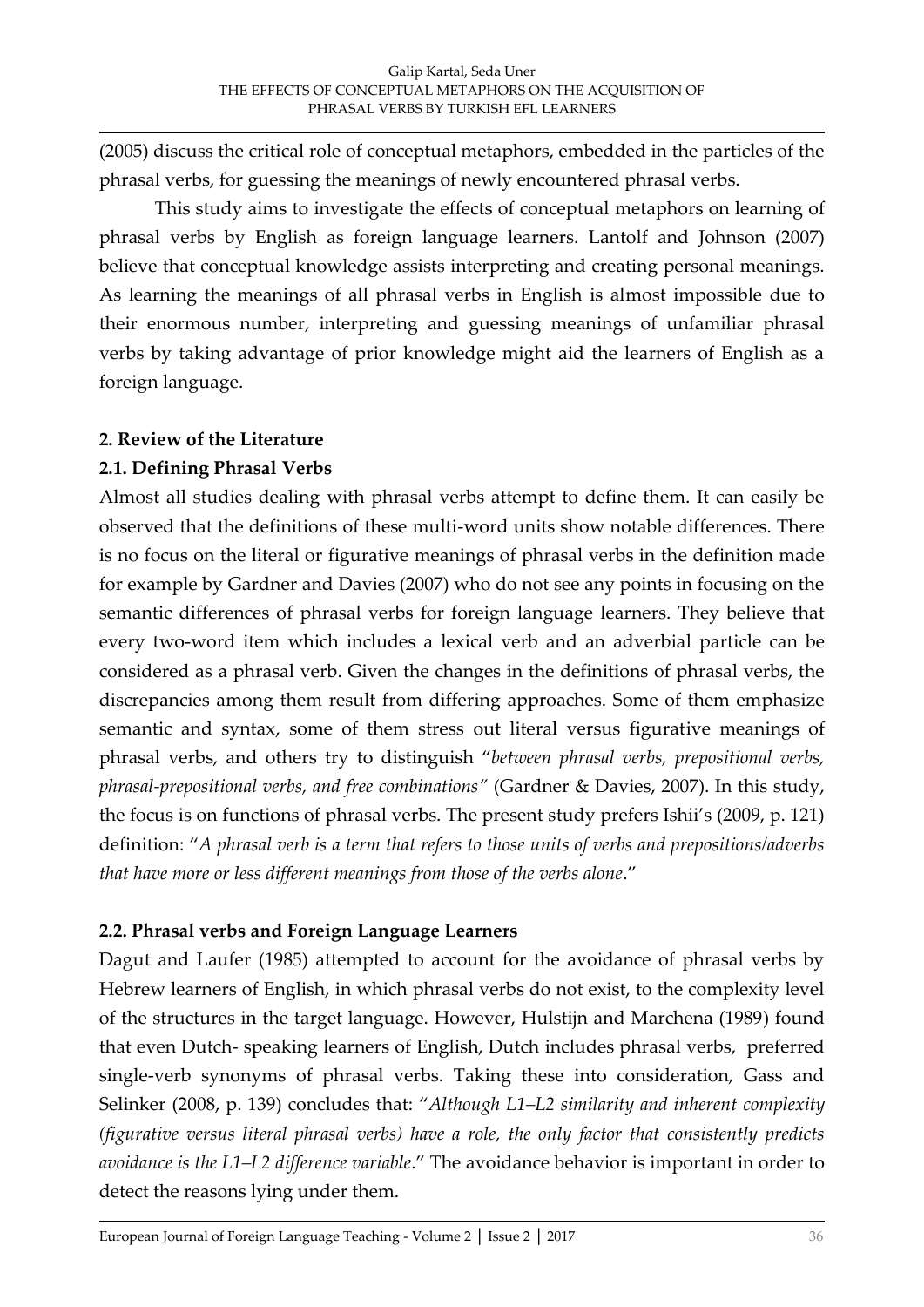Recent previous research yielded that foreign language learners use phrasal verbs quite less frequently than the native speakers of English (Chen, 2007, 2013) or the usage of phrasal verbs showed differences between native and non-native speakers of English (Kayael, 2007). Working with 400 Turkish EFL and 15 native speakers of English Kayael (2007) tried to determine the use or avoidance of phrasal verbs in terms of semantic nature of the phrasal verb type (literal or figurative), participants' year of study (1-4) and different test types (multiple choice, fill-in the blanks, and translation). The results of the study yielded that test type and phrasal verb type did not result in significant results between native and non-native speakers in terms of a multiple-choice test. The results of fill-in-blanks test, on the other hand, showed that non-native speakers preferred figurative phrasal verbs more than native speakers of English. Another intriguing finding was that Turkish university students preferred figurative phrasal verbs to literal phrasal verbs. Contrary to the findings of Hulstijn and Marchena (1989) and Dagut and Laufer (1985), this study did not find a negative correlation between the level and avoidance behavior. More specifically, previous studies found that when the level increases, avoidance decreases. However, this study found no relationship between those two.

Due to the problematic nature of phrasal verbs for foreign language learners, there have been lots of attempts to utilize the tenets of different theories for the sake of solving this problem. One of them, recently maybe the most prominent, is the cognitive linguistics view of the phrasal verb teaching.

# **2.3 Cognitive Linguistics-Inspired Phrasal Verb Teaching and Learning**

Lowering the effects of syntax in productivity, cognitive linguistics view of the phrasal verbs, emphasize meaning rather than form due to the fact that the meanings of the phrasal verbs have schematic representations in the human mind. As Tyler and Evans (2003) put forth while determining the meaning of a phrasal verb, the *particle* in the phrasal verb construction plays a more substantial role than the *verb* part. Recent studies constitute a body of evidence in favor of cognitive linguistics to the teaching of idioms (Boers, 2001; Boers, Demecheleer, & Eyckmans, 2004), proverbs (Li, 2009), phrasal verbs with *up* and *down* (Talebinejad and Sadri, 2013), phrasal verbs with in, out, up and down (Condon, 2008; Nhu and Huyen, 2009) and phrasal verbs with *down, into, out, up,* and *off* (Yasuda, 2010).

The above-mentioned studies, in which the tenets of cognitive linguistics were utilized to teach vocabulary to second/foreign language learners, proved evidence that phrasal verbs cannot be explained solely with their idiomaticity and arbitrariness. There can be a cognitive engagement in the acquisition of phrasal verbs. One of the ways of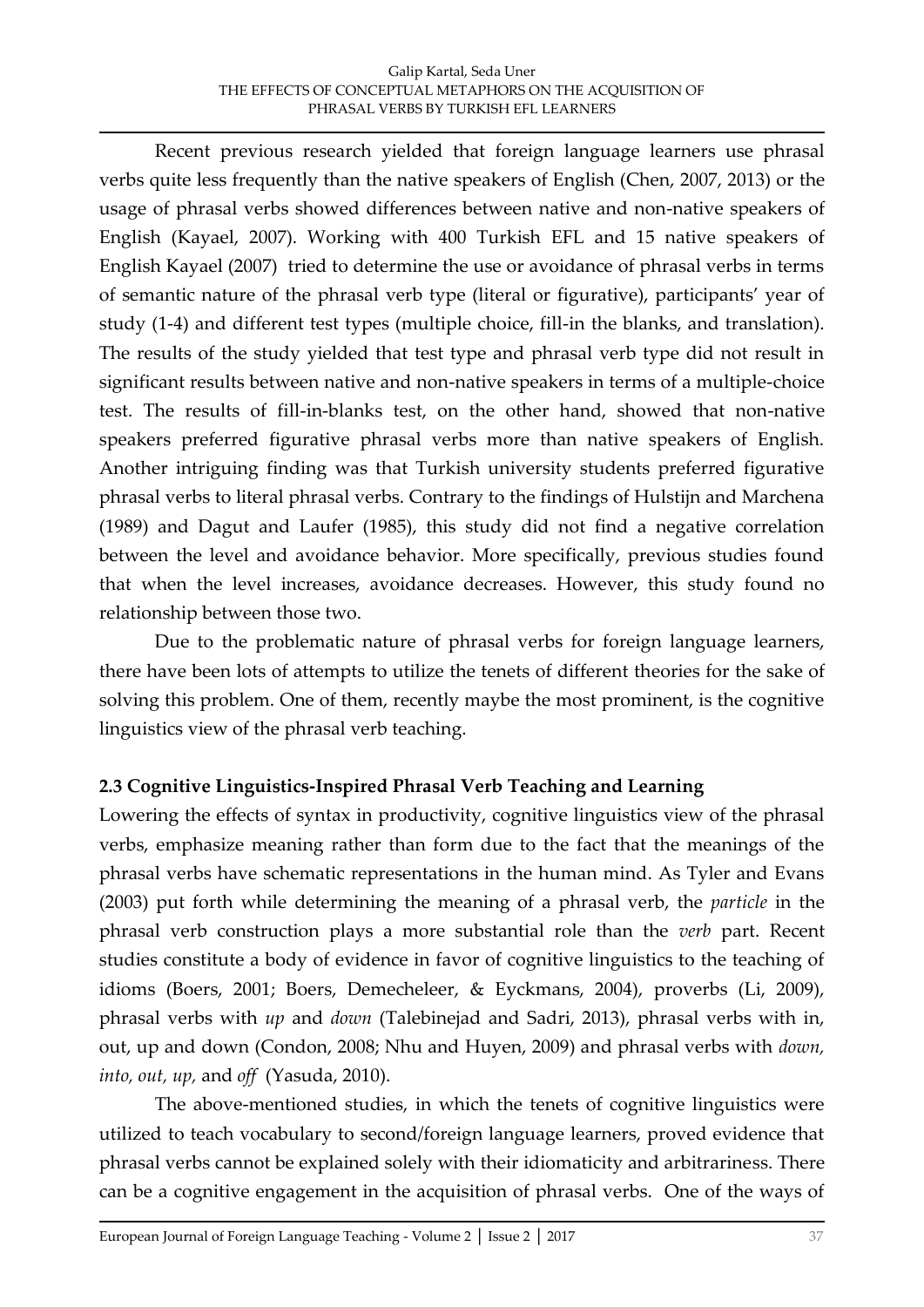this cognitive engagement in phrasal verbs is the metaphors embedded in the particles of phrasal verbs. Previous research proved the significance of metaphors in the acquisition of phrasal verbs. This leads us an in-depth analysis of the metaphors in cognitive linguistics.

### **2.4. Conceptual Metaphors and Acquisition of Phrasal Verbs**

Metaphors gained a significant role with the novel tenets of cognitive linguistics (Littlemore & Low, 2006). Defining a conceptual metaphor as '*understanding and experiencing one kind of thing in terms of another"* Lakoff and Johnson (1980, p.5) provided following orientational metaphors for the adverbial particles of phrasal verbs (see Table 1). When we talk about metaphors we imply similarities. These similarities are results of one's own experiences in life and their representations in the language. As noted by Valerio (1998) as well, it should be kept in mind that not all phrasal verbs have links to metaphors; it is just to show that some of them can be acquired easier via metaphor concept.

The terms 'conceptual' and 'orientational' are used interchangeably by the researchers while labeling metaphors. Although there is no problem with that, orientational metaphors are the ones which are solely related to the human body's experiments. Lakoff and Johnson (1980) call the metaphors which include a spatial orientation as orientational metaphors. The prepositions in Table 1 are all orientational metaphors as '[*t]hey have a basis in our physical and cultural experience*' (p. 15). In other words, the cognitive linguistics-view of phrasal verbs has lots to do with spatial orientations which are results of the human body's experiences. What distinguishes cognitive linguistics from other approaches in terms of phrasal verbs is that it emphasizes the importance of explicit awareness of orientational metaphors by the acquirers.

# **2.5. Cognitive Linguistics View Research Studies**

Recent studies proved that conceptual metaphors help foreign language learners to acquire phrasal verbs (Lee, 2012; Nhu & Huyen, 2009; Talebinejad & Sadri, 2013; Yasuda, 2010). Some of these studies concentrated on orientational metaphors embedded in the phrasal verbs. Usually, *down, into, out, up,* and *off* were studied in recent studies. The common feature of these studies is that they all investigated the effects of orientational metaphors.

In order to compare the traditional teaching of phrasal verbs with orientational metaphors use to teach phrasal verbs, Yasuda divided 115 Japanese university students into two groups (traditional approach= 56, cognitive semantic approach 59) and asked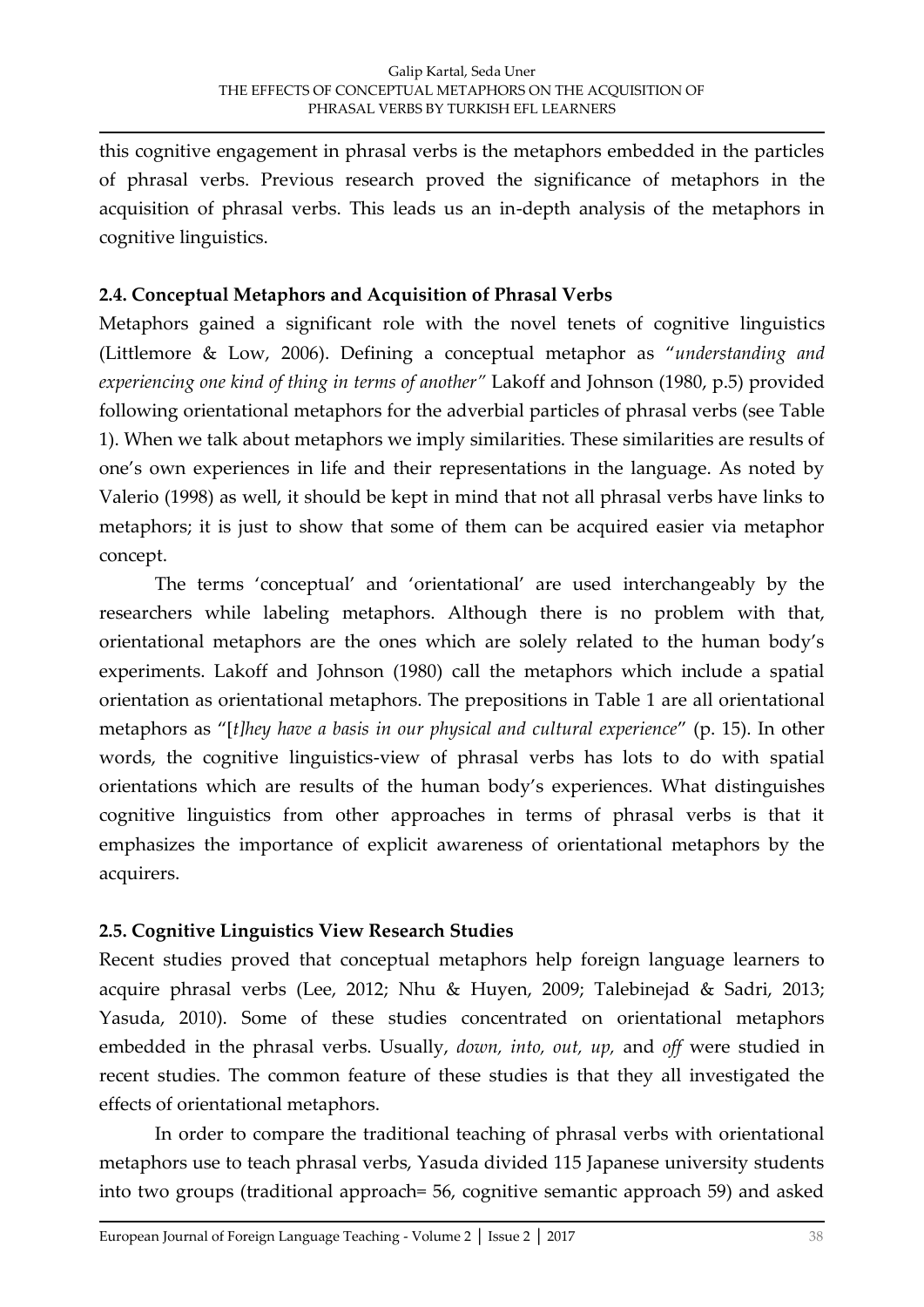them to fill in the missing adverbial particles of 42 phrasal verbs. 21 of these phrasal verbs were exposed ones in the treatment, and the rest were unexposed ones. The experimental group was given the orientational metaphors of the particles of phrasal verbs adapted from Lakoff and Johnson (1980). Results of this experimental research indicated statistically significant difference between the traditional group and cognitive approach group in terms of unexposed phrasal verbs. In other words, participants had better scores from the test that included novel phrasal verbs.

Nhu and Huyen (2009) investigated the effects of conceptual metaphor for four particles *"in," "out," "up,"* and *"down"* on high school students. They found that conceptual metaphors are a good way of facilitating acquisition of phrasal verbs by high school students. Similar results were found by Talebinejad and Sadri (2013) who tested the effectiveness of the cognitive linguistics-based approach to phrasal verbs with *up* and *down* on intermediate level EFL learners. After an eight-week treatment with conceptual metaphors, Waehayi and Sripetpun (2012) tested the contributions of metaphors to phrasal verb acquisition and retention in a one group pre and post-test research design. The results indicated that conceptual metaphors played a significant role in the acquisition of phrasal verbs. In another study, the effects of cognitive linguistics-inspired picture-elucidation tasks were tested on 56 intermediate level students by Farsani, Moinzadeh, and Tavakoli (2012). They found similar results with above-mentioned studies.

The developments in cognitive science and above-mentioned studies prove that it is not the case to generalize phrasal verbs as indivisible arbitrary structures. Motivated by the research findings proving that conceptual metaphors are effective ways of acquiring English phrasal verbs at different proficiency levels, this study aims to test the following Ha what is this research hypothesis in Turkish EFL setting: Conceptual metaphors facilitate Turkish EFL learners phrasal verb acquisition, especially phrasal verbs with the particles: *up, down, into,* and *out*. The following research questions guided this study to test this research hypothesis:

- 1. Do using conceptual metaphors have any effects on Turkish EFL learners' acquisition of phrasal verbs?
- 2. Does proficiency level (beginner, elementary, and pre-intermediate) of EFL learners play a role on acquisition of phrasal verbs with conceptual metaphors?
- 3. Is there a statistically significant difference between the control and experimental groups in terms of exposed and unexposed phrasal verbs?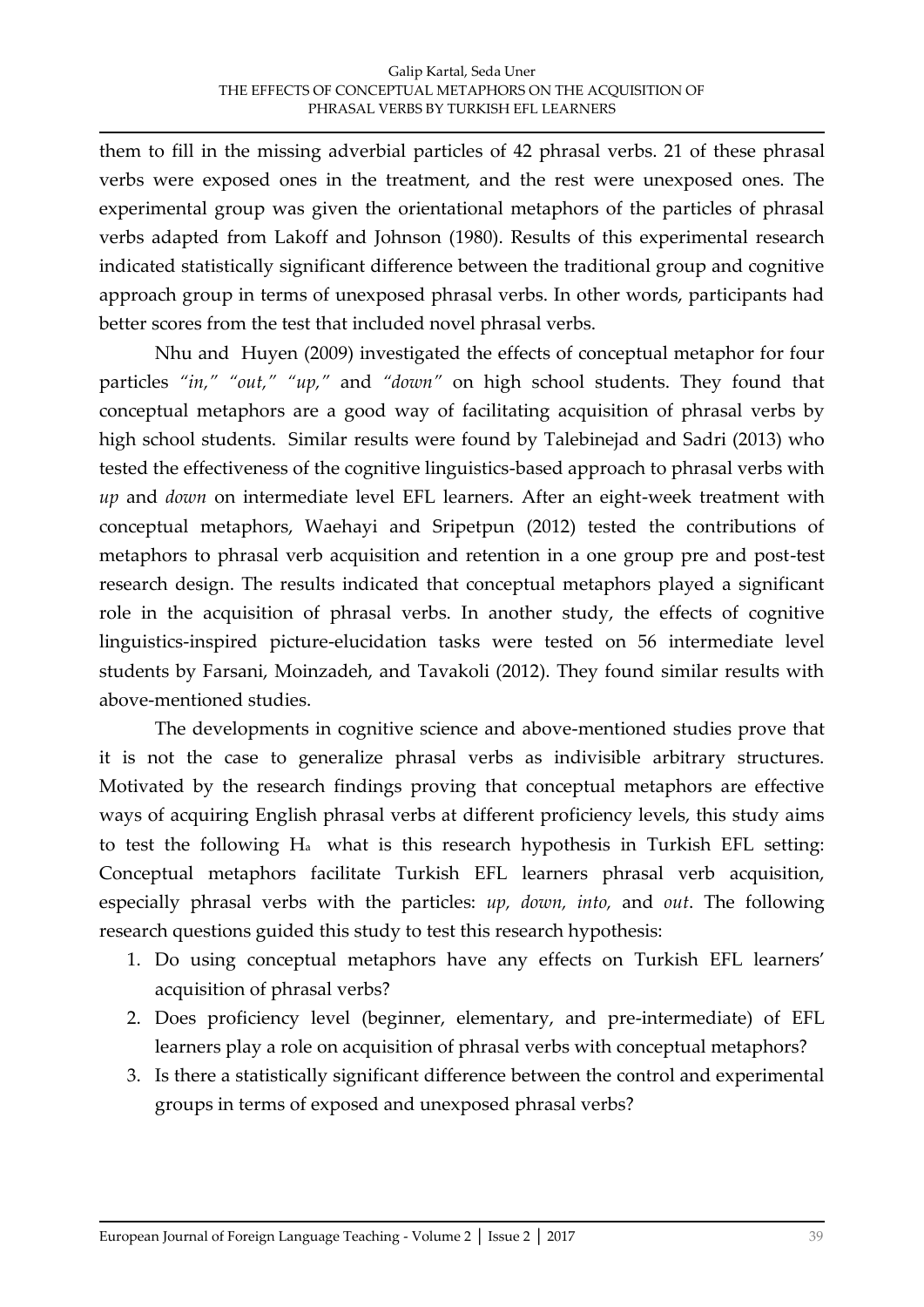### **3. Method**

### **3.1 Participants**

The participants of this study were 120 beginner, elementary, and pre-intermediate level students enrolled in the prep class of a state university in Turkey. They range in age from 18 to 22, and they are all non-native speakers of English. They had been learning English at least six years when they started the prep class. Their academic specializations mostly included engineering. All of the subjects were given proficiency and placement tests by their institution when they started at prep class. The students were assigned to proficiency levels according to the results of Michigan Placement Test, a standardized test assessing all four language skills, as a beginner, elementary, and intermediate. The rationale for choosing students from different proficiency levels for data collection is largely based on the gap in the literature on comparison of the effectiveness of conceptual metaphors on different proficiency levels.

### **3.2 Materials**

A phrasal verb completion test was used as the measurement instrument of the study. The phrasal verbs on the completion test were adapted from Yasuda (2010). It consists of 30 phrasal verbs lacking the particle in each sentence. The participants were asked to fill in the blank with the appropriate particle of the phrasal verbs. Fifteen phrasal verbs in the test were exposed ones, and the rest was unexposed items. The aim of using both exposed and unexposed phrasal verbs was to determine the generalizability of metaphorical knowledge. The completion test consists of phrasal verbs, which included the particles of *down, into, out*, *up* and *off.* These phrasal verbs were selected because they occur in the students' textbooks *Double Click* (Evans & Sullivan, 2012) of the students; therefore, they were familiar with them. Table 1 illustrates the orientational metaphors embedded in the particles.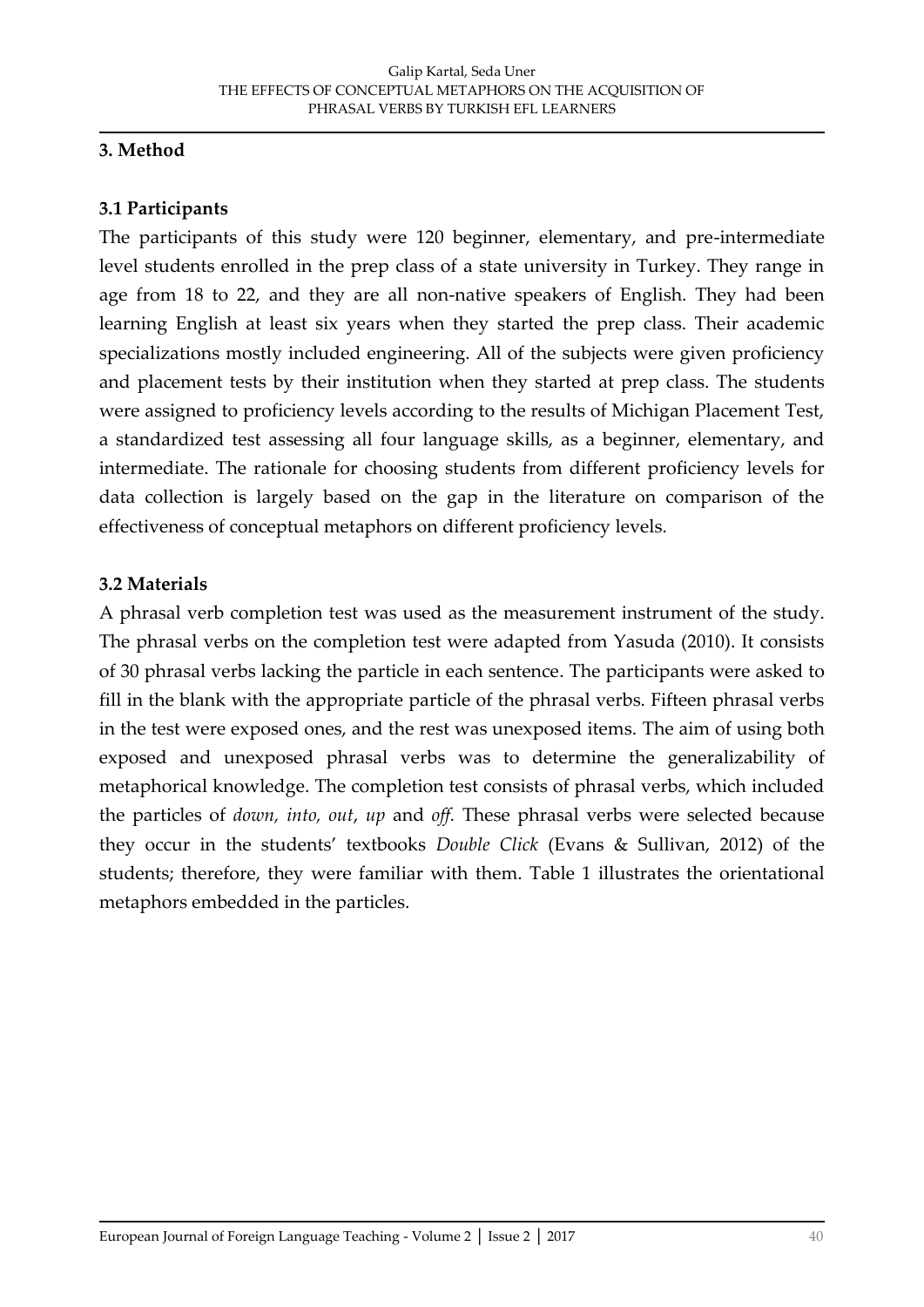| <b>Table 1:</b> The conceptual metaphors used in the study |                         |                       |  |  |
|------------------------------------------------------------|-------------------------|-----------------------|--|--|
| Particle                                                   | <b>Metaphors</b>        | Example               |  |  |
|                                                            | Lowering/Decreasing     | calm dawn, break down |  |  |
| Down                                                       | Defeating /Suppressing  | turn down, knock down |  |  |
|                                                            | Changing                | turn into, burst into |  |  |
| Into                                                       | Involvement             | enter into, run into  |  |  |
|                                                            | Removing/Excluding      | leave out, rule out   |  |  |
| Out                                                        | Searching and Finding   | figure out, make, out |  |  |
|                                                            | More visible/Accessible | show up, open up      |  |  |
| Up                                                         | Completion              | use up, dry up        |  |  |
|                                                            | Departure/Separation    | get off, take off     |  |  |
|                                                            | Stopping /Cancelling    | call off, pay off     |  |  |
| Off                                                        | Prevention, Production  | keep off              |  |  |

**Source:** Lakoff and Johnson (1980)

#### **3.3 Procedure**

With regard to their proficiency levels, students were divided into control and experimental groups. There were one control and one experimental group in each proficiency level. The study measured EFL learners' phrasal verb knowledge using 30 item phrasal verb completion test at the beginning and end of a treatment section to all groups. The tests were administered by the same instructor. Instructions about the completion test were given orally in Turkish before the administration in order to make sure that they understand the instructions clearly.

Students from all proficiency level received one class time instruction on phrasal verbs. The students in the control group were provided with only Turkish translations of the phrasal verbs in English. The students were given 21 phrasal verbs with their translations into Turkish and instructed to memorize them. There was not any focus on orientational metaphors or any other methods. The experimental group students, on the other hand, were provided with the conceptual metaphors embedded into the particles of phrasal verbs (see Table 1). First, the students were instructed by using the metaphors. Second, the students were told to memorize the meanings of the phrasal verbs. The instruction time for the experimental group was one class hour as well. The instructor placed emphasis on the orientational metaphors in learning of the phrasal verbs. After the treatment, both control and experimental groups were given the posttest, which was the same with the pre-test. Shapiro-Wilk normality test was conducted and after finding that the data were distributed normally, paired samples t-tests and a 2X3 MANOVA was run for the analysis of the data.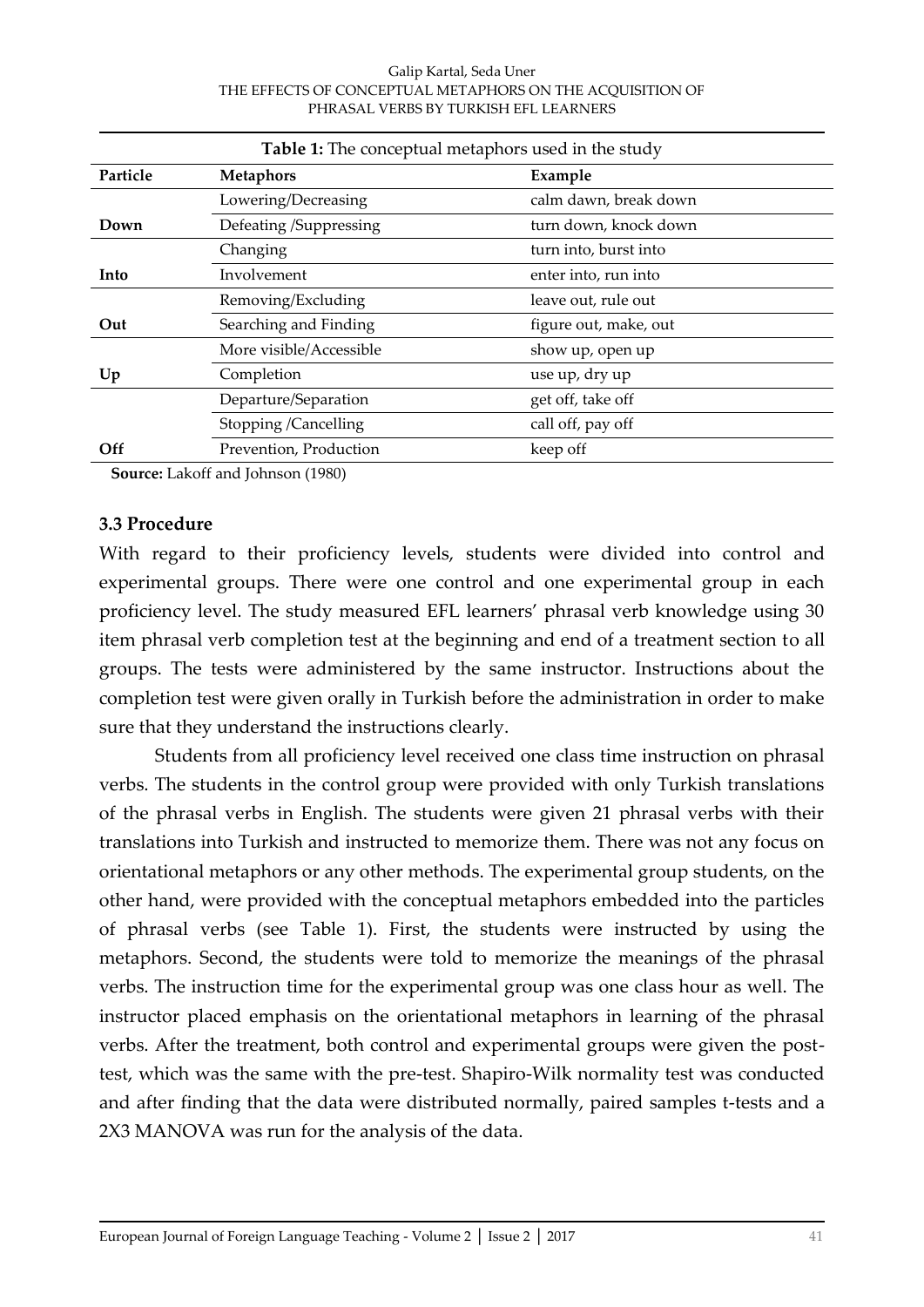# **4. Results**

# **4.1. Findings relating to Research Question 1: Does using conceptual metaphors have any effects on different level Turkish EFL learners' acquisition of phrasal verbs?**

Three paired samples t-tests were run to investigate the effects of conceptual metaphors in proficiency levels (Table 1). According to the results, there was not a statistically significant difference between the mean scores of pre and post-tests for beginner level group  $(t(15)$ = -1.98,  $p$ <.066). On the other hand, there was a statistically significant difference between the mean scores of pre-test (*M*=11.65, *SD*=2.187) and post-test (*M*=14.48, *SD*=2.352) of elementary (*t*(22)=-4.198, p<.01) level students. There was also a statistically significant difference (*t*(21)=-4.755, p<.01) between the mean scores of preintermediate level students' pre-test(*M*=10.36, *SD*=2.46) and post-test mean scores (*M*=14.55, *SD*=2.703). These findings indicate that conceptual metaphor teaching improved phrasal verb knowledge of elementary and pre- intermediate level students. However, there was not any improvement in for beginner level students.

| Pairs               | <b>Tests</b> | $\boldsymbol{x}$ | SD    | t        | p    |  |
|---------------------|--------------|------------------|-------|----------|------|--|
| 1. Beginner         | Pre-Test     | 10,75            | 2,817 | 1,980    | ,066 |  |
|                     | Post-Test    | 8,44             | 3,444 |          |      |  |
| 2. Elementary       | Pre-Test     | 11,65            | 2,187 | $-4,198$ |      |  |
|                     | Post-Test    | 14,48            | 2,352 |          | ,000 |  |
| 3. Pre-Intermediate | Pre-Test     | 10,36            | 2,46  | $-4,755$ | ,000 |  |
|                     | Post-Test    | 14,54            | 2,70  |          |      |  |

**Table 2:** Paired Samples t-test results for the pre and post-test results of each proficiency level

**4.2. Findings relating to Research Question 2: Do teaching method (traditional and conceptual metaphor) and proficiency level (beginner, elementary, and preintermediate) affect Turkish EFL learners' phrasal verb knowledge test (as measured by exposed and unexposed phrasal verb items)?**

A 2X3 MANOVA was run in order to investigate whether the method (traditional and conceptual metaphors) and proficiency level (beginner, elementary, pre-intermediate) have an effect on completion test of phrasal verbs (as measured by exposed and unexposed phrasal verbs). The interaction between method and proficiency level was found significant  $(F(4,234)=19,963, p<0.00)$ . As for the main effects, the method was found to have a statistically significant effect on exposed phrasal verbs (*F*(1,118)=63.083, *p*<.000) and unexposed phrasal verbs (*F*(1,118)=18,371, *p*<.000). Proficiency level also has a significant effect on both exposed phrasal verbs (*F*(2,118)=27,33, *p*<.000) and unexposed phrasal verbs (*F*(2,118)=9,83, *p*<.000).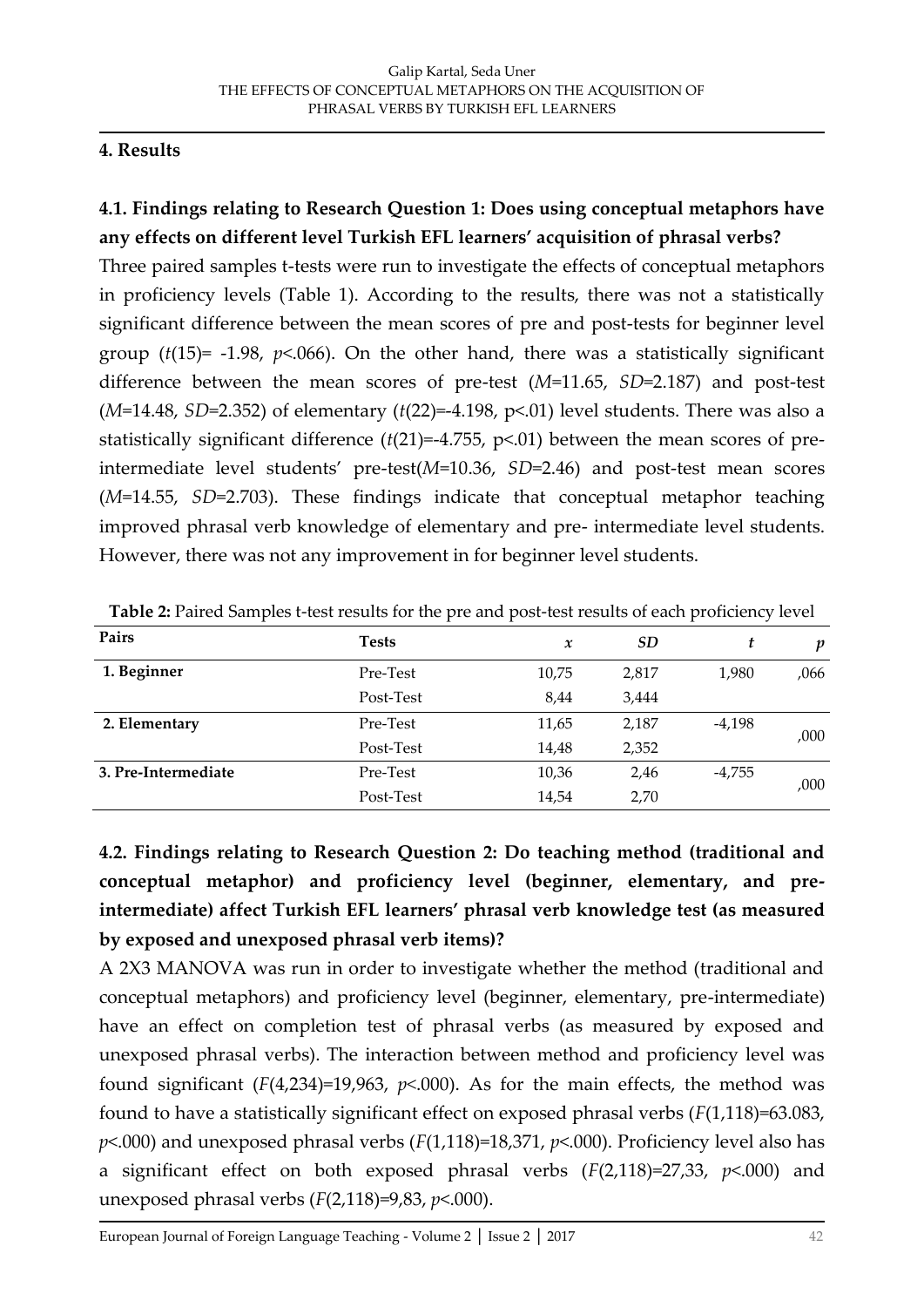| Table 3: MANOVA Results |       |                     |               |          |      |
|-------------------------|-------|---------------------|---------------|----------|------|
| Effect                  | Value |                     | Hypothesis df | Error df | Sig. |
| Method                  | .611  | $37,265^{\rm b}$    | 2,000         | 117,000  | ,000 |
| Level                   | .633  | 15,013 <sup>b</sup> | 4,000         | 234,000  | ,000 |
| Method x Level          | ,556  | 19,963 <sup>b</sup> | 4,000         | 234,000  | ,000 |

As the interaction between method and proficiency level was found significant (*F*(4,234)=19,963, *p*<.000), the cell means (see Table 2 and 3) were also reported here. The cell means show that for traditional teaching of phrasal verbs, the results of the exposed group the beginners were more successful than elementary and pre-intermediate. On the other hand, as for the conceptual metaphors, pre- intermediate was the most successful group. There was a positive relationship between the level and unexposed phrasal verb items in traditional method group. This positive relationship in the experimental group was for exposed phrasal verb items. It can be concluded that conceptual metaphors were more beneficial than traditional method for learners to guess the meaning of unexposed phrasal verb items.

**Table 4:** The mean scores of each method by proficiency level with regard to exposed and unexposed items

|                      |           | Beginner | Elementary | Pre-intermediate |
|----------------------|-----------|----------|------------|------------------|
|                      |           | M        | M          | M                |
| Traditional method   | Exposed   | 13       | 12,90      | 12,65            |
|                      | Unexposed | 2,05     | 4.70       | 4,83             |
| Conceptual metaphors | Exposed   | 5,69     | 11,87      | 12,09            |
|                      | Unexposed | 2,75     | 2,61       | 2,73             |

The aim of making a comparison between exposed and unexposed items in the Phrasal Verb Knowledge test was to test the generalizability of metaphorical knowledge available. In other words, the aim was to test whether the experimental (conceptual metaphor) group could apply the metaphorical knowledge to the guessing the meaning of newly encountered phrasal verbs which includes a particle with a metaphorical meaning. As Figure 1 and 2 show, it was the pre-intermediate group which utilized the conceptual metaphoric knowledge most. Elementary group students took the second place. It can be concluded from these findings that, when the level improves the effectiveness of the conceptual metaphor method of teaching phrasal verbs is higher.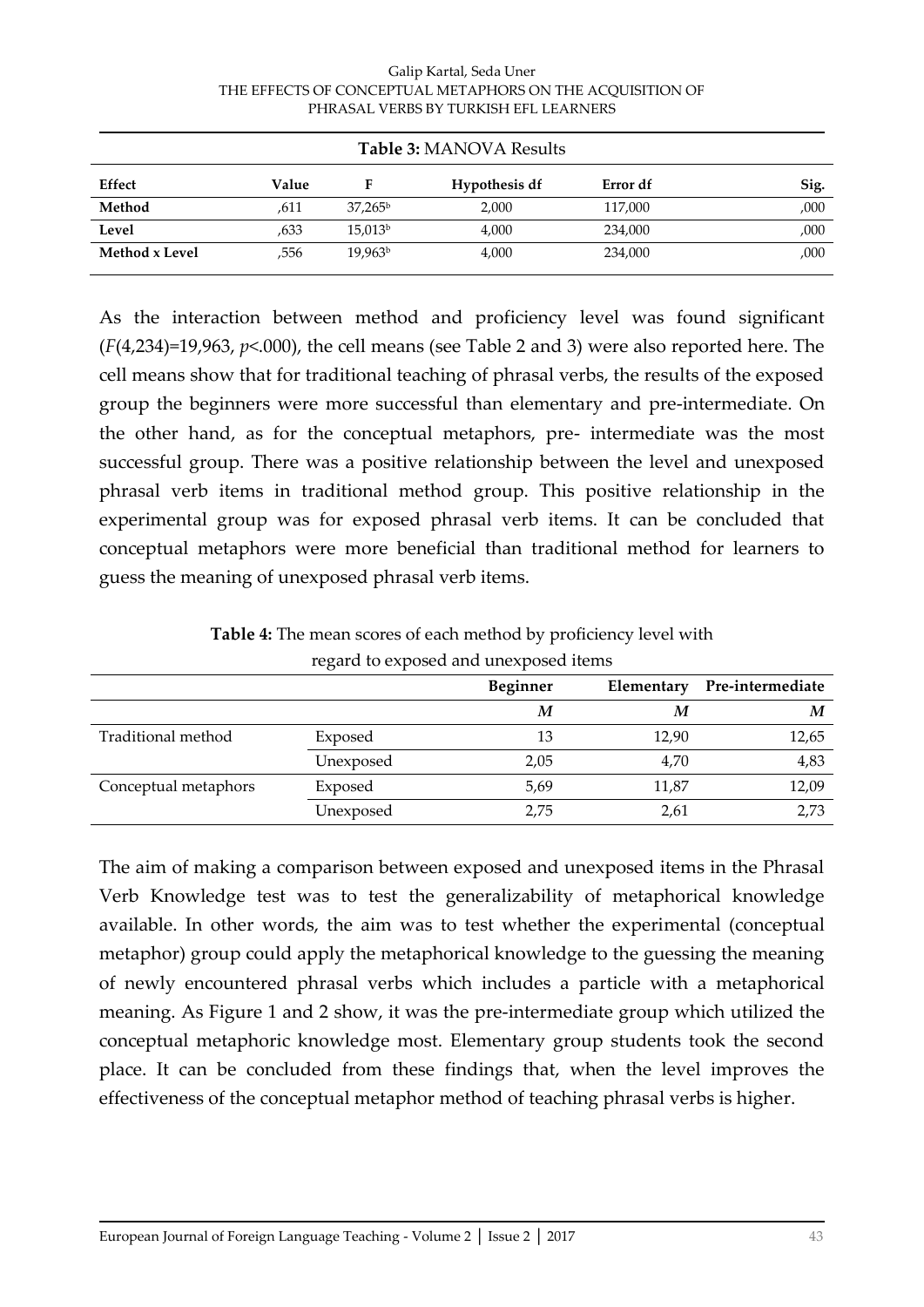#### **Figure 1:** Estimated Marginal Means of Exposed Phrasal Verbs



**Figure 2:** Estimated Marginal Means of Unexposed Phrasal Verbs



As the results of the MANOVA for the *proficiency level* were found to be statistically significant, Scheffe post-hoc test was conducted in order to find out which proficiency level pairs have a statistically significant difference with regard to exposed and unexposed phrasal verbs (table 4). The findings revealed that while there is a statistically significant difference between mean scores of beginner (*M*=9,75, *SD*=4,245) and elementary (*M*=12,35, *SD*=1,771) and beginner and pre-intermediate (*M*=12,38, *SD*=2,289) levels with regard to exposed phrasal verbs, there is not a statistically significant difference between the mean scores of elementary and pre-intermediate levels with regard to exposed phrasal verbs at *p*<.01 level. In terms of unexposed phrasal verbs, while there was a significant difference between mean scores of beginner (*M*=2,36, *SD*=1,268) and elementary levels (*M*=3,58, *SD*=2,015), and beginner and preintermediate levels (*M*=3,80, SD=1,779), there was not a statistically significant difference between mean scores of elementary and pre-intermediate levels at *p*<.01 level.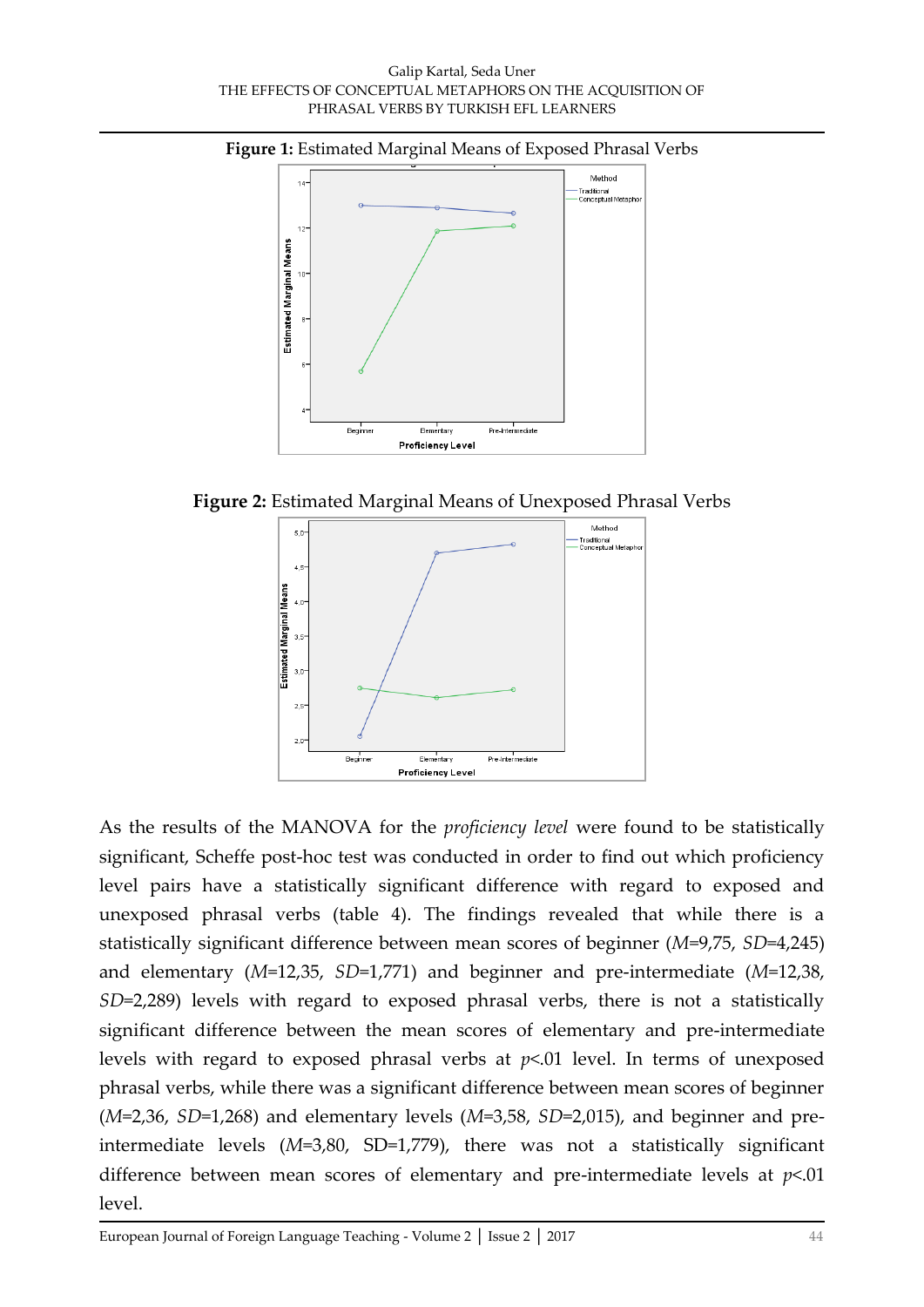|                    |         |                  |                  | <b>Mean Difference</b> | Std. |      |
|--------------------|---------|------------------|------------------|------------------------|------|------|
| Dependent Variable |         |                  | $(I-I)$          | Error                  | Sig. |      |
| Exposed            | Phrasal | Beginner         | Elementary       | $-2,60^*$              | ,466 | ,000 |
| Verbs              |         |                  | Pre-Intermediate | $-2,63^*$              | ,462 | ,000 |
|                    |         | Elementary       | Beginner         | $2,60^*$               | ,466 | ,000 |
|                    |         |                  | Pre-Intermediate | $-0.03$                | ,440 | ,998 |
|                    |         | Pre-Intermediate | Beginner         | $2,63^*$               | ,462 | ,000 |
|                    |         |                  | Elementary       | ,03                    | ,440 | ,998 |
| Unexposed          | Phrasal | Beginner         | Elementary       | $-1,22^*$              | ,339 | ,002 |
| Verbs              |         |                  | Pre-Intermediate | $-1,44^*$              | ,335 | ,000 |
|                    |         | Elementary       | Beginner         | $1,22^*$               | ,339 | ,002 |
|                    |         |                  | Pre-Intermediate | $-22$                  | ,320 | ,792 |
|                    |         | Pre-Intermediate | Beginner         | $1,44*$                | ,335 | ,000 |
|                    |         |                  | Elementary       | ,22                    | ,320 | ,792 |

#### **Table 5:** Scheffe Post-hoc test results for proficiency level

\*. The mean difference is significant at the .05 level.

#### **5. Discussion**

This study investigated the effects of explicit teaching of conceptual metaphors on Turkish EFL learners' acquisition of phrasal verbs. The effectiveness of conceptual metaphor awareness on guessing the meaning of novel phrasal verbs was investigated as well. The results of the study yielded a statistically significant difference between the students who memorized the meanings of phrasal verbs and students who learned them via the conceptual metaphors. In other words, this study found evidence that conceptual metaphors have positive effects on the learning of phrasal verbs, which is consistent with lots of other previous research findings (Lee, 2012; Nhu & Huyen, 2009; Yasuda, 2010). More specifically, the explicit teaching of the metaphors, the particles *down, into, out, up, and off,* helped learners to improve their phrasal verb knowledge. Previous studies also found similar results with different particles: *up and down* (Talebinejad and Sadri, 2013); *out, up and over* (Lee, 2012); *in, out, up, and down* (Nhu & Huyen, 2009); *down, into, out, up, and off* (Yasuda, 2010). Without taking the level of students into consideration, the findings of this study supported the findings of Yasuda (2010), who found that the subjects who learned phrasal verbs through conceptual metaphors significantly outperformed those who learned them through the traditional method (memorization) as for the unexposed (novel) phrasal verbs.

What made this study distinct from all these studies was that it examined the effectiveness of this method across different proficiency levels. Although the effectiveness of the conceptual metaphors on Grade 12 students (Waehayi & Sripetpun,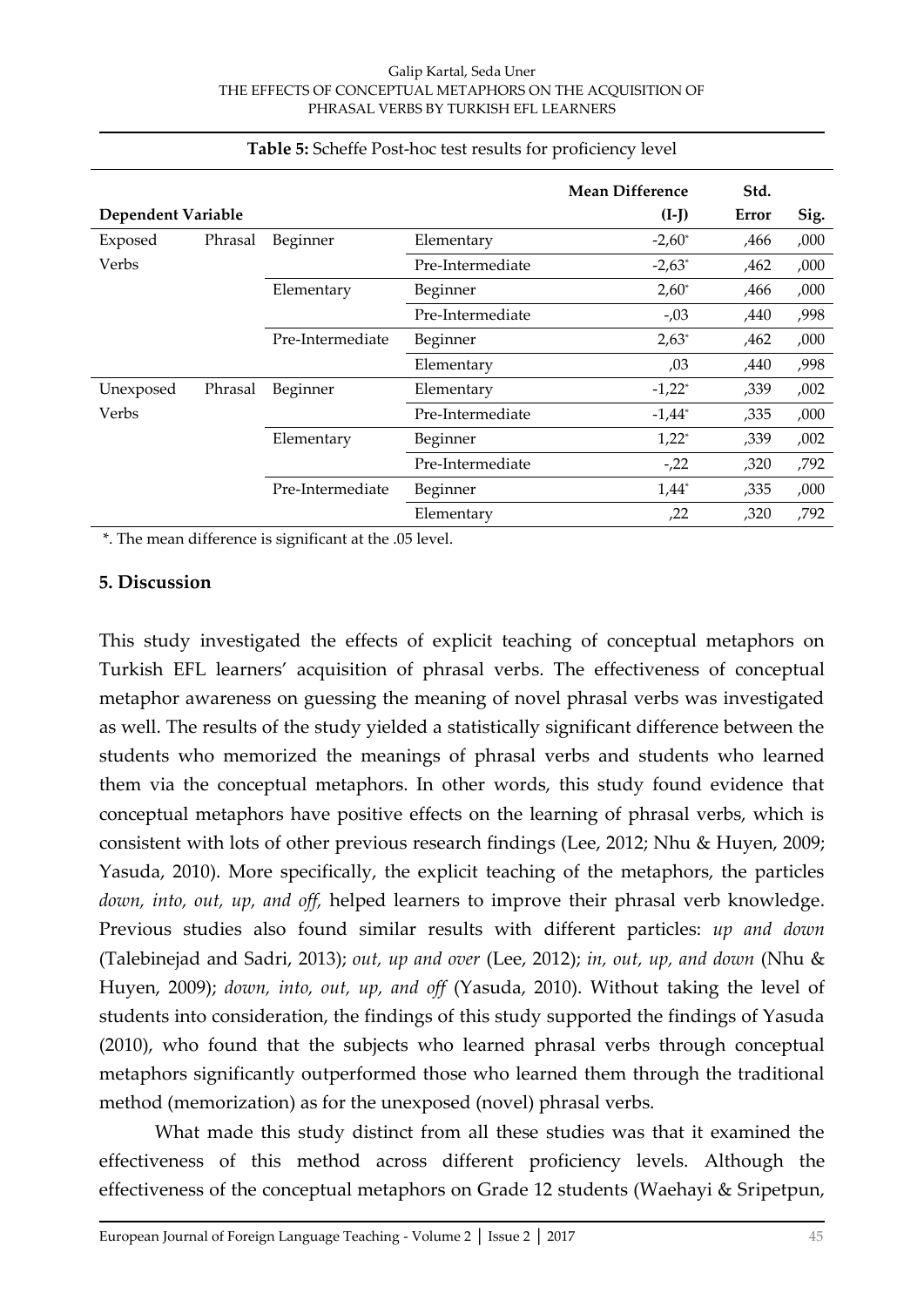2012), high school students (Nhu & Huyen, 2009), and university level students (Yasuda, 2010) was investigated, a comparison study across different proficiency levels was not conducted. This study found evidence that the effectiveness of the explicit teaching of metaphoric knowledge show differences across proficiency levels. As for the exposed and unexposed phrasal verbs, it was found that pre-intermediate level students were the most successful group in applying the conceptual metaphoric knowledge to the novel (unexposed) phrasal verbs. Elementary group students took the second place, and the beginners were least successful to profit by conceptual metaphors. While there was a statistically significant difference between beginner and elementary, and beginner and pre-intermediate group, there was not a statistically significant difference between the mean scores of elementary and pre-intermediate groups. This positive relationship between the level and effectiveness conceptual metaphoric knowledge is possibly a result of the fact that higher level students already implicitly internalized some of this metaphoric knowledge before the experiment and improved this knowledge with the help of the treatment. As Kovecse and Szabo (1996, p. 351) conclude: '*The passive existence of metaphorical motivation, that is, the mere presence of conceptual metaphors in the mind does not seem to be sufficient for their active use in the learning of a foreign language."* The explicit instruction of conceptual metaphor embedded into the particles of phrasal verbs seems to work more with the preintermediate and elementary level student than the beginning level students.

However, there might be several other reasons for the findings that the higher levels did statistically significantly better than the beginning level. One reason might be the fact that the research was conducted during the last weeks of the term when students at three proficiency levels, especially elementary and pre-intermediate reached almost the same proficiency level. As beginner level students have a heavier schedule to follow, they have difficulty in keeping up with elementary and pre-intermediate level students. Therefore, beginner students may be less proficient than elementary and preintermediate groups while conducting the study. Another reason might be that the difference between elementary and pre-intermediate level groups could have been close to each other at the beginning of the semester. This is because, in the program of the preparatory school where the study was conducted, the pre-intermediate level is considered as a transition between elementary and intermediate level. On the other hand, beginners were far less proficient than these two levels.

The differences across the proficiency levels with regard to the application of metaphoric knowledge for guessing the meaning of novel phrasal verbs need to be discussed from a metalinguistic knowledge view as well. Yasuda (2010) discussed the results of her study, which yielded similar results with this study, regarding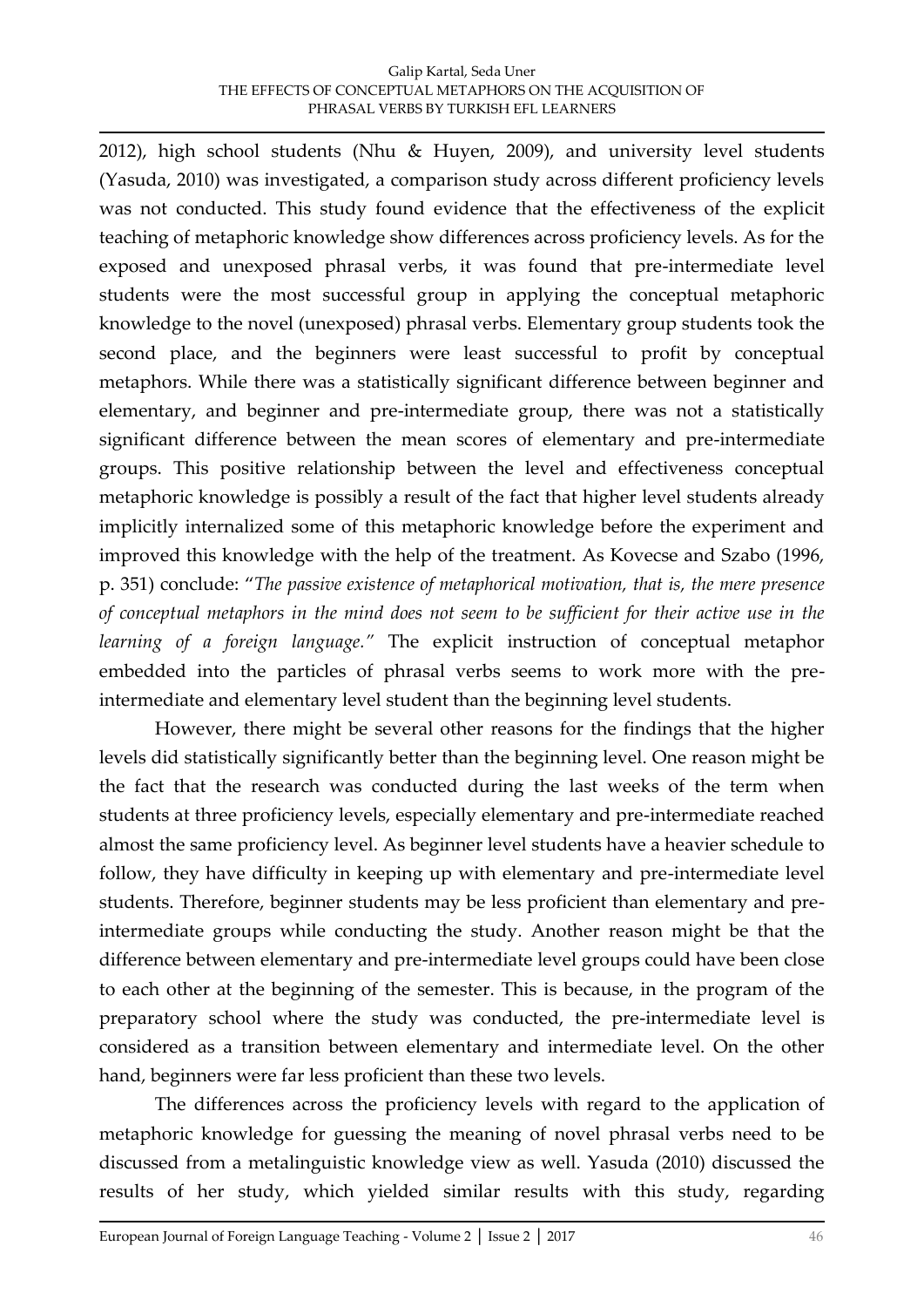metalinguistic knowledge view and concluded that one of the determiners of the variance in conceptual metaphor use might have been resulted from metalinguistic knowledge. In addition to Yasuda (2010), Zietek and Roehr (2011) concluded that language analytic ability of EFL learners may constitute an important component of the metalinguistic knowledge they have. In other words, a learner's metalinguistic knowledge would be highly related to analytic cognitive style.

# **6. Conclusion**

This study investigated the effects of conceptual metaphors on learning of phrasal verbs by EFL learners with a specific focus on proficiency level and exposedness and nonexposedness. The findings of this current study contributed to the research that has examined the effectiveness of cognitive linguistics inspired teaching of vocabulary by specifically focusing on phrasal verbs. The results showed that cognitive linguistic inspired phrasal verb teaching, i.e conceptual metaphors, can be used as an alternative strategy for teaching and learning phrasal verbs in EFL settings. The results showed a significant effect for proficiency level as well. As for the effectiveness of proficiency levels on the acquisition of phrasal verbs via conceptual metaphor method, it can be concluded from these findings that, when the level is higher, the effectiveness of the conceptual metaphor method of teaching phrasal verbs is higher. These findings are significant and suggest that conceptual metaphors can be well suited to providing opportunities for learning of phrasal verbs in EFL settings. There are numerous phrasal verbs in English. The experimental group (conceptual metaphor group) did statistically outperform the control group (memorization) with regard to novel phrasal verbs. This finding is also significant and suggests that the conceptual metaphor knowledge might be used in order to teach and learn lots of phrasal verbs by learning the metaphors embedded in the particles of the phrasal verbs.

The results of this current study have significant pedagogical implications for teaching and learning of phrasal verbs in EFL contexts. First, teachers can utilize these conceptual metaphors while teaching the phrasal verbs. In other words, the explicit teaching of conceptual metaphors can be used by teachers to help learners comprehend phrasal verbs. Second, as students from a verb-framed L1 perceive phrasal verbs as non-analyzable multi-word constructions because of the typological differences between Turkish and English, the findings of this research might be utilized in order to teach phrasal verbs with conceptual metaphors to students whose L1 is verb-framed. Last but not least, although there were differences across the proficiency level groups with regard to the effectiveness of conceptual metaphor technique, all three levels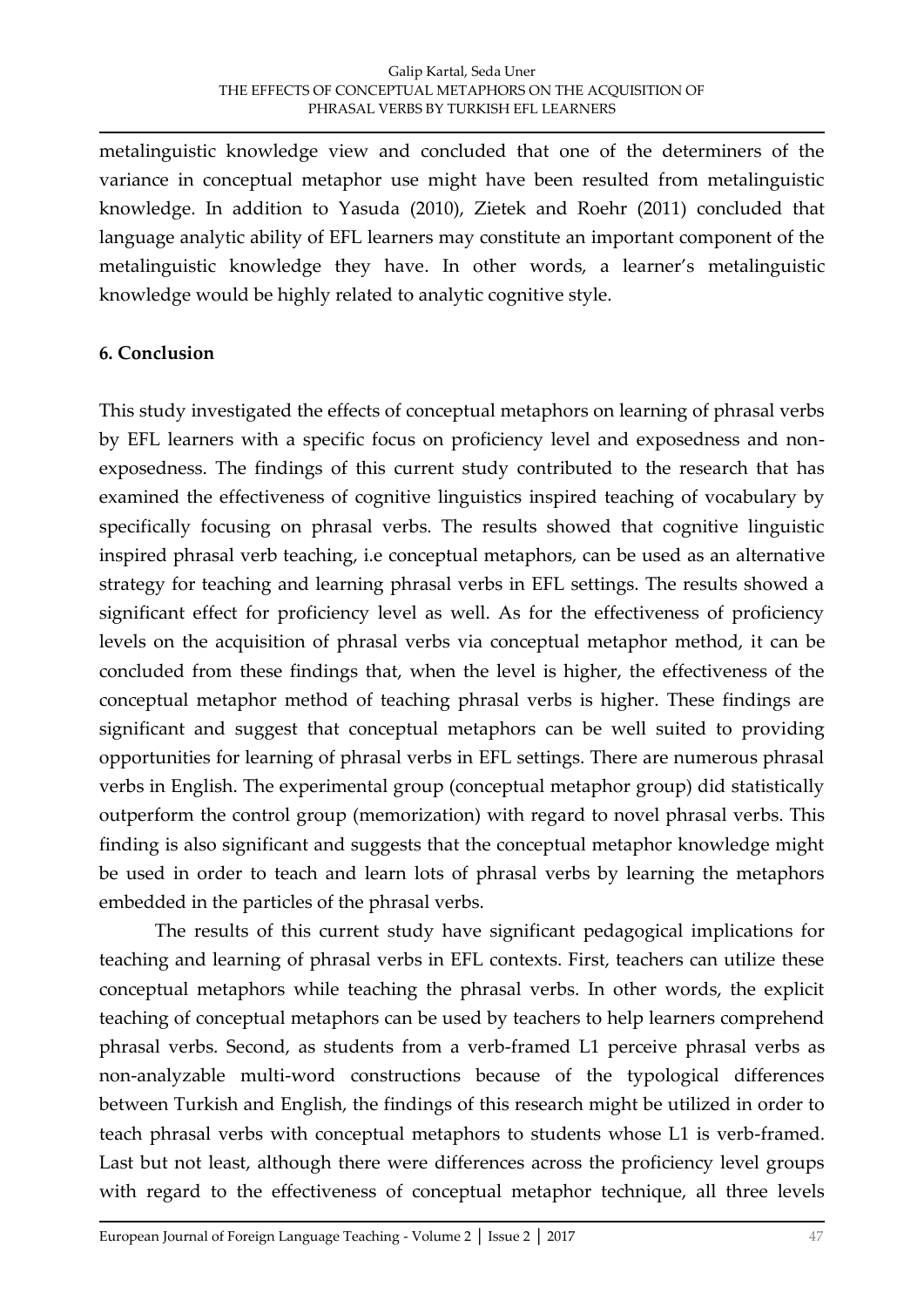improved their phrasal verb knowledge via this cognitive linguistics inspired method. So, teachers can implement explicit teaching of conceptual metaphors to all proficiency levels.

### **References**

- 1. Boers, F. (2001). Remembering figurative idioms by hypothesizing about their origin. *Prospect*, *16*(3), 35–43.
- 2. Boers, F., Demecheleer, M., & Eyckmans, J. (2004). Etymological elaboration as a strategy for learning figurative idioms. In P. Bogaards & B. Laufer (Eds.), *Vocabulary in a second language: Selection, acquisition and testing* (pp. 53–78), Amsterdam: John Benjamins.
- 3. Chen, J. (2007). On how to solve the problem of the avoidance of phrasal verbs in the Chinese context. *International Education Journal*, *8*(2), 348-353.
- 4. Chen, J. (2013). Probe into the blind zones of Chinese EFL Students' vocabulary learning. *Theory and Practice in Language Studies*, *3*(7), 1214-1220.
- 5. Condon, N. (2008). How cognitive linguistic motivations influence the learning of phrasal verbs. In F. Boers & S. Lindstromberg (Eds.), *Cognitive linguistic approaches to teaching vocabulary and phraseology* (pp. 133-158). Berlin: Mouton de Gruyter.
- 6. Dagut, M., & Laufer, B. (1985). Avoidance of phrasal verbs-a case for contrastive analysis. *Studies in Second Language Acquisition*, *7*(1), 73–79.
- 7. Evans, V., & Sullivan, N. (2012). *Double Click*. EU: Express.
- 8. Farsani, H. M., Moinzadeh, A., & Tavakoli, M. (2012). Mnemonic effectiveness of cl-motivated picture-elucidation tasks in foreign learners' acquisition of English phrasal verbs. *Theory and Practice in Language Studies*, *2*(3), 498-509.
- 9. Gardner, D., & Davies M. (2007). Pointing out frequent phrasal verbs: a corpusbased Analysis. *TESOL Quarterly*, *41*(2), 339-359.
- *10.* Gass, S.M., & Selinker, L. (2008). *Second Language Acquisition: An Introductory Course (3rd Ed)*. New York: Routledge.
- *11.* Hulstijn, J. H., & Marchena, E. (1989). Avoidance: Grammatical or semantic causes? *Studies in Second Language Acquisition, 11*, 241–255.
- 12. Ishii, Y. (2009). Making a list of essential phrasal verbs based on large corpora and phrasal verb dictionaries. In Y. Kavaguchi, M. Minegishi, & J. Durand (Eds.), *Corpus analysis and variation in linguistics* (pp. 121-140). Philadelphia: John Benjamins.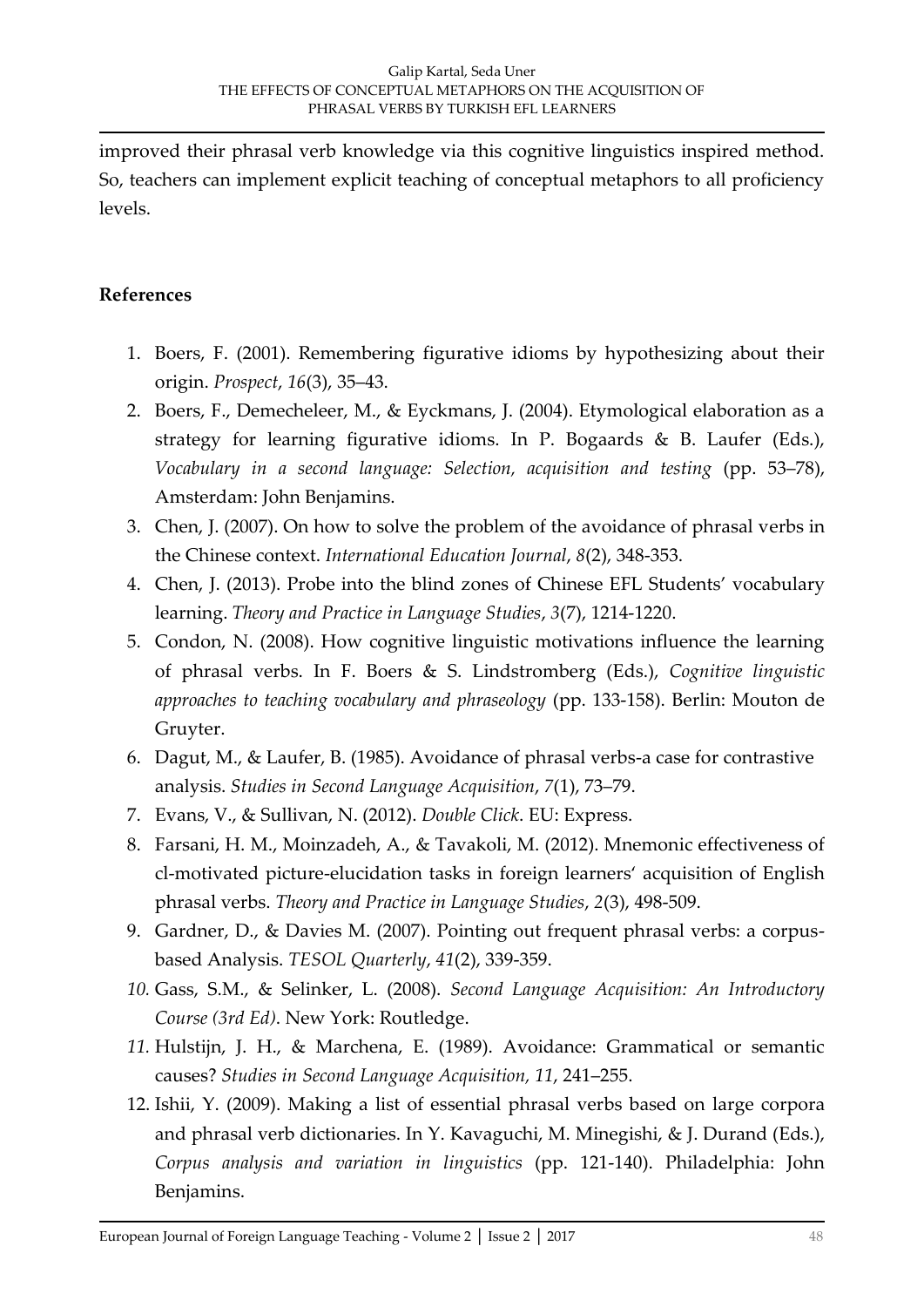- 13. Kayael, R. (2007). *Do Turkish teacher trainees avoid English phrasal verbs? A study with the students of ELT department* (Unpublished Master's Thesis), Anadolu University, Eskişehir, Turkey.
- 14. Kövecses, Z. (2006). *Language, mind and culture: A practical introduction*. Oxford: Oxford University.
- *15.* Kövecses, Z., & Szabó, P. (1996). Idioms: A view from cognitive semantics, *Applied Linguistics, 17*(3), 326-355.
- 16. Lakoff, G., & Johnson, M. (1980). *Metaphors We Live By*. Chicago: University of Chicago.
- 17. Lantolf, J. P., & Johnson, K. E. (2007). Extending Firth and Wagner's (1997) ontological perspective to L2 classroom praxis and teacher education. *Modern Language Journal*, *91*(1), 877–892.
- 18. Lee, H. (2012). *Concept-Based Approach To Second Language Teaching and Learning: Cognitive Linguistics-Inspired Instruction of English* (Unpublished Doctoral dissertation), The Pennsylvania State University, University Park, PA.
- 19. Li, T. F. (2009). *Metaphor, Image, and Image Schemas in Second Language Pedagogy*. Cologne: Lambert Academic.
- *20.* Littlemore, J. (2009). *Applying Cognitive Linguistics to Second Language Learning and Teaching.* Basingstoke/New York: Palgrave Macmillan.
- 21. Littlemore, J., & Low, G. D. (2006). Metaphoric competence, second language learning, and communicative language ability. *Applied Linguistics*, *27*, 268–294. doi:10.1093/applin/aml004.
- 22. Nhu, N., & Huyen, P. (2009). *Conceptual metaphor and its application in teaching phrasal verbs to English majors at Thuc Hanh High School* (Unpublished Master thesis). HCMC University of Education, Vietnam.
- 23. Schmitt, N. (2004). *Formulaic Sequences: Acquisition, Processing and Use*. Amsterdam: John Benjamins.
- 24. Stefanowitch, A., & Gries, S. T. (2005). Covarying collexemes. *Corpus Linguistics and Linguistic Theory*, *1*(1), 1–43.
- 25. Talebinejat, M.R., & Sadri, E. (2013). Applying cognitive linguistics to teaching conceptual basis of up and down in phrasal verbs. *Journal of Basic and Applied Scientific Research*, *3*(1), 333-340.
- 26. Tyler, A. (2008). Cognitive linguistics and second language instruction. In N. Ellis & P. Robinson (Eds.), *The Handbook of Cognitive Linguistics and Second Language Acquisition* (pp. 456-488). London: Routledge.
- *27.* Tyler, A. & Evans, V. (2003). *The Semantics of English Prepositions: Spatial Scenes, Embodied Meaning and Cognition*. Cambridge: Cambridge University.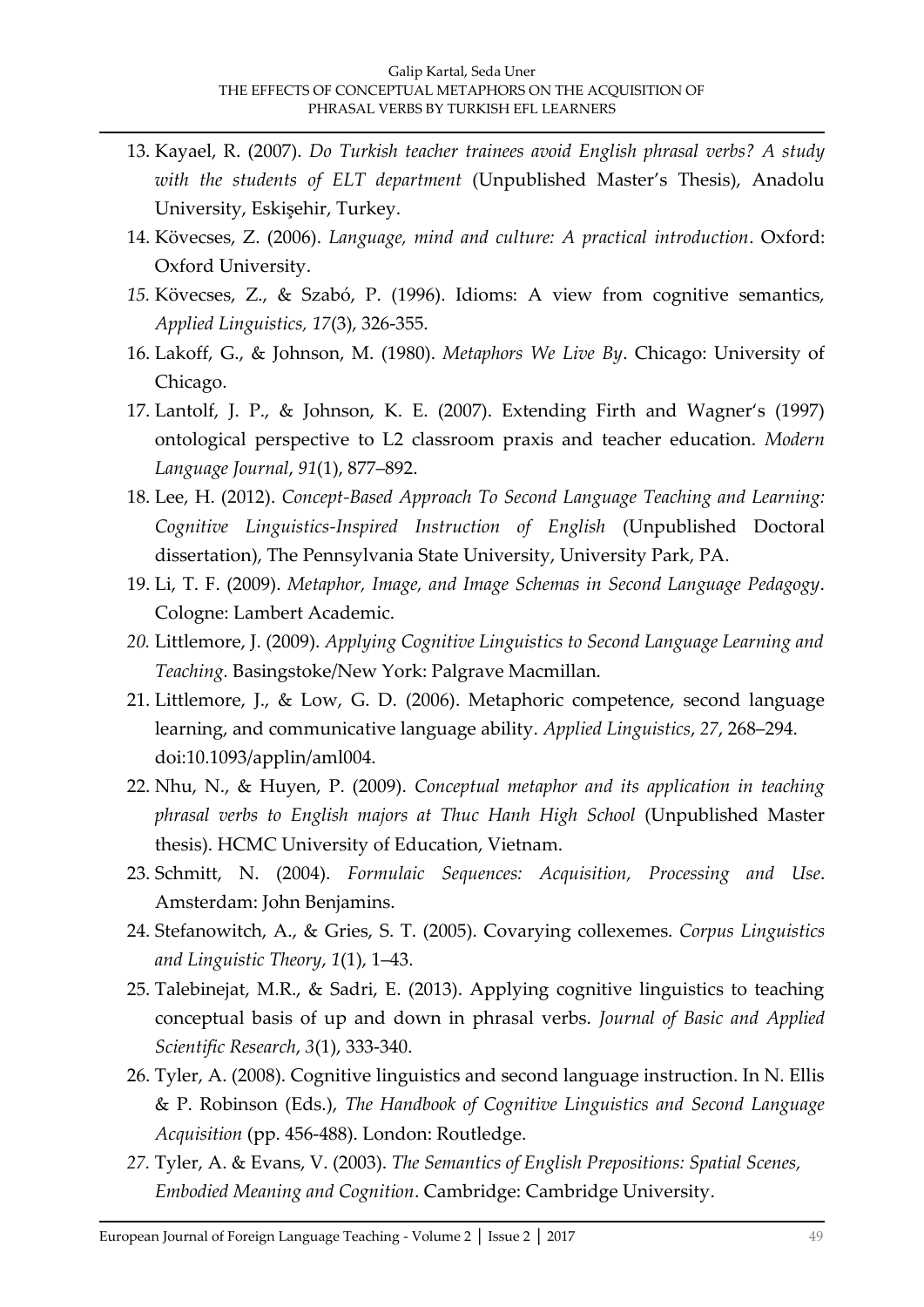- 28. Waehayi, W., & Sripetpun, W. (2012). Effectiveness of the conceptual metaphor technique in teaching phrasal verbs to grade 12 students. In *Proceedings of 4th International Conference on Humanities and Social sciences* (pp. 1-13). Songkhla, Thailand: Prince of Songkla University.
- 29. Valerio, A. M. (1998). *Establishing associations between phrasal verbs and metaphors: An attempt to explain the meanings of a set of phrasal verbs through metaphorical concepts* (Unpublished Doctoral dissertation), Federal University of Parana, Curitiba.
- 30. Yasuda, S. (2010). Learning phrasal verbs through conceptual metaphors: A case of Japanese EFL learners. *TESOL Quarterly, 44*(2), 250-273. doi: 0.5054/tq.2010.219945
- 31. Zietek, A.A. & Roehr, K. (2011). Metalinguistic knowledge and cognitive style in Polish classroom learners of English. *System*, *39*(4), 417–426.